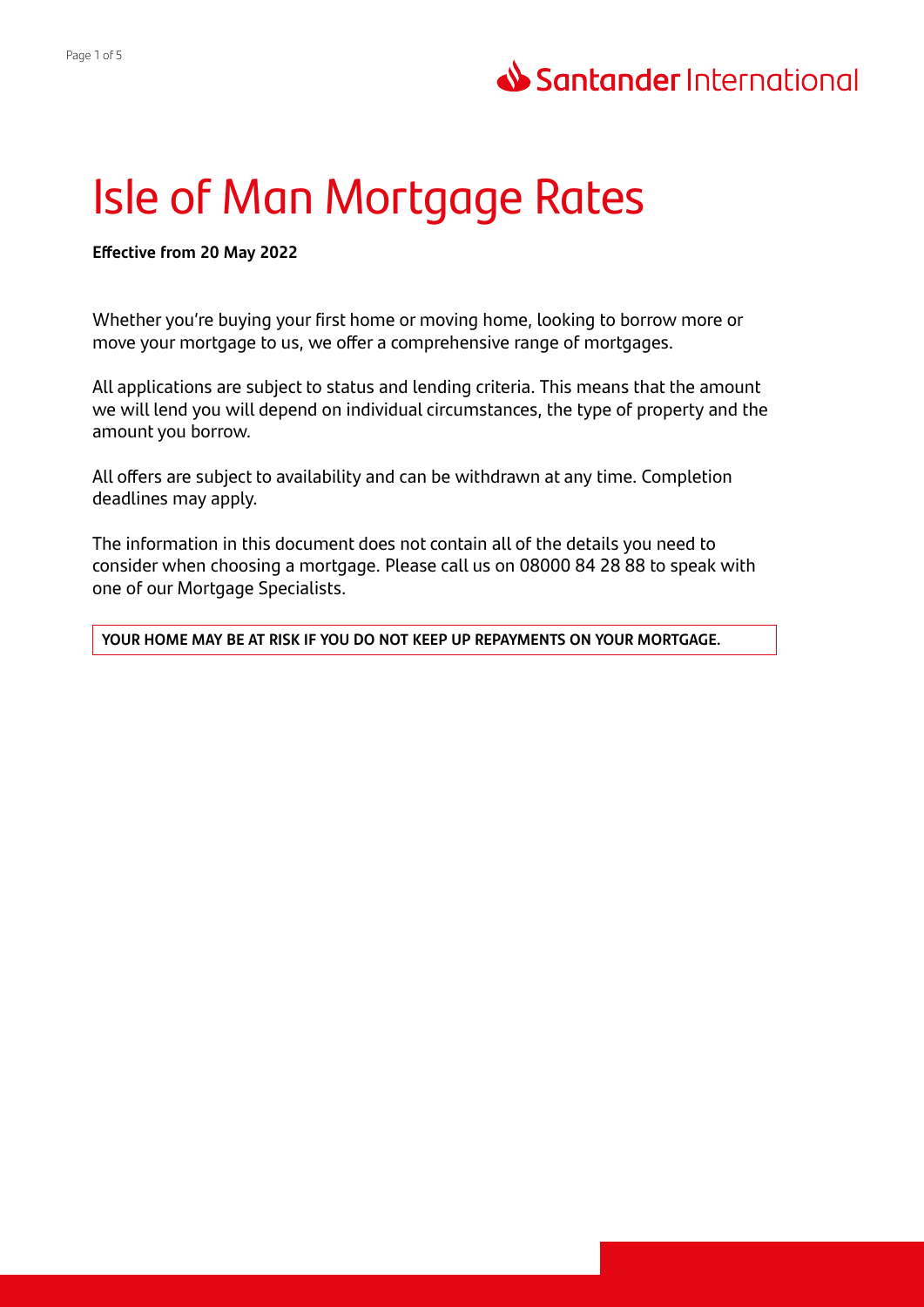# Our ranges are designed with you in mind

#### **Fixed rate mortgages**

The interest rate on a fixed rate mortgage is fixed for a set period of time. So even if the Bank of England base rate changes during the fixed rate period, your payment amount remains the same. After the fixed rate period finishes (see table below for details), your interest rate will change to Santander International's Follow-on Rate which is a variable rate that tracks at 3.25% above the Bank of England base rate (currently 1.00%), giving a current rate payable of 4.25%. An Early Repayment Charge (ERC) may apply if the mortgage is repaid during the fixed rate period. Please see the final page of this document for more details on the ERC.

#### **Initial interest rate period**

| <b>Product</b>                    | Initial rate period finishes |
|-----------------------------------|------------------------------|
| 2 Year Fixed (including fee free) | 31 August 2024               |
| 5 Year Fixed (including fee free) | 31 August 2027               |

#### **Tracker rate mortgages**

The interest rate 'tracks' the Bank of England base rate for a set period of time and can therefore change. After the tracker rate period finishes (see table below for details), your interest rate will change to Santander International's Follow-on Rate which is a variable rate that tracks at 3.25% above the Bank of England base rate (currently 1.00%), giving a current rate payable of 4.25%.

#### **Tracker rate period**

| Product                                                      | Initial rate period finishes |
|--------------------------------------------------------------|------------------------------|
| 2 Year Tracker (including fee free) 2 years after completion |                              |

## **Fee options**

Whether you're buying your first home, moving house, looking to borrow more or remortgage to us, we appreciate that it can be an expensive time. We offer the following fee options so that you can choose which option will suit you best:

#### **Standard Fees:**

- <sup>o</sup> A product fee is payable. You can choose to pay this at the time you're taking out your mortgage, or alternatively you can choose to add the product fee to the mortgage. If you decide to do this you'll pay interest on this amount over the term of your mortgage, plus
- <sup>o</sup> A valuation fee is payable so that the property's value can be independently assessed. This fee is payable when the survey is requested.

#### **Fee Free:**

- <sup>o</sup> No separate product fee is payable, however the interest rate payable will normally be a little bit higher as a result.
- One free standard valuation (on a property valued up to £1.6 million) is also included in the Fee Free option. If you need to have more than one property valuation then a valuation fee will become payable on the second and any subsequent valuation requests.
- All other charges outlined in our tariff may apply.

# **Representative example**

A mortgage of £470,000 payable over 25 years would require 60 monthly payments of £2,129.86 and 240 monthly payments of £2,468.44. This is based on an initial fixed rate for 5 years at 60% loan to value (LTV) at 2.59% and then Santander International's Follow‑on Rate of 4.25% variable (Bank of England base rate, currently 1.00%, plus 3.25%) for the remaining 20 years. The total amount payable would be £721,667.56 (mortgage including a £999 product fee, plus £250,218.56 interest and a £225 account fee). The overall cost for comparison is 3.7% APRC representative.

This example is an illustration of a typical mortgage and its total cost.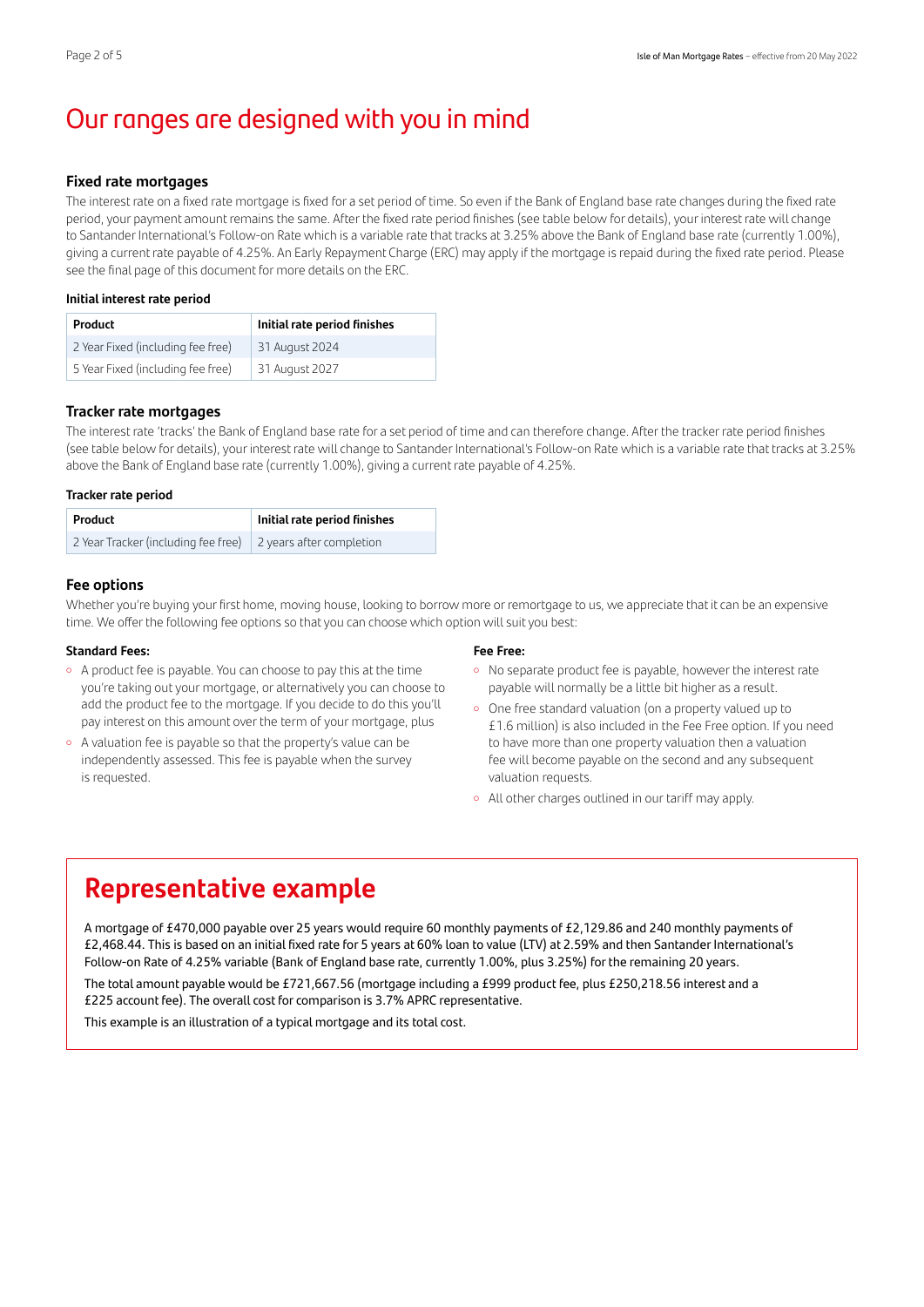# **Maximum Loan to Value – 60%**

| Product                   | <b>Initial</b><br>rate | Differential to<br><b>Bank of England</b><br><b>Base Rate</b><br>(currently 1.00%) | Then changes<br>to our<br><b>Follow-on Rate</b><br>(variable) | Overall cost<br>for comparison<br>(APRC) | Product<br>fee | Free standard<br>valuation | Early<br>Repayment<br>Charge (ERC) | Product<br>code |
|---------------------------|------------------------|------------------------------------------------------------------------------------|---------------------------------------------------------------|------------------------------------------|----------------|----------------------------|------------------------------------|-----------------|
| 2 Year Tracker            | 1.99%                  | 0.99%                                                                              | 4.25%                                                         | 3.4%                                     | <b>£999</b>    | <b>No</b>                  | n/a                                | <b>SIM659S</b>  |
| 2 Year Tracker (fee free) | 2.34%                  | 1.34%                                                                              | 4.25%                                                         | 3.6%                                     | £0             | 1 free valuation           | n/a                                | <b>SIM660F</b>  |
| 2 Year Fixed              | 2.09%                  | n/a                                                                                | 4.25%                                                         | 3.5%                                     | £999           | N <sub>o</sub>             | 3%                                 | SIM672S         |
| 2 Year Fixed (fee free)   | 2.44%                  | n/a                                                                                | 4.25%                                                         | 3.6%                                     | £0             | 1 free valuation           | 3%                                 | SIM673F         |
| 5 Year Fixed              | 2.59%                  | n/a                                                                                | 4.25%                                                         | 3.7%                                     | £999           | N <sub>0</sub>             | 5%                                 | <b>SIM685S</b>  |
| 5 Year Fixed (fee free)   | 2.74%                  | n/a                                                                                | 4.25%                                                         | 3.7%                                     | £0             | 1 free valuation           | 5%                                 | <b>SIM686F</b>  |

# **Maximum Loan to Value – 70%**

| Product                   | <b>Initial</b><br>rate | Differential to<br><b>Bank of England</b><br><b>Base Rate</b><br>(currently 1.00%) | Then changes<br>to our<br><b>Follow-on Rate</b><br>(variable) | Overall cost<br>for comparison<br>(APRC) | Product<br>fee | <b>Free standard</b><br>valuation | Early<br>Repayment<br>Charge (ERC) | Product<br>code |
|---------------------------|------------------------|------------------------------------------------------------------------------------|---------------------------------------------------------------|------------------------------------------|----------------|-----------------------------------|------------------------------------|-----------------|
| 2 Year Tracker            | 2.05%                  | 1.05%                                                                              | 4.25%                                                         | 3.5%                                     | £999           | No.                               | n/a                                | SIM661S         |
| 2 Year Tracker (fee free) | 2.40%                  | 1.40%                                                                              | 4.25%                                                         | 3.6%                                     | £0             | 1 free valuation                  | n/a                                | SIM662F         |
| 2 Year Fixed              | 2.15%                  | n/a                                                                                | 4.25%                                                         | 3.5%                                     | £999           | N <sub>0</sub>                    | 3%                                 | <b>SIM674S</b>  |
| 2 Year Fixed (fee free)   | 2.50%                  | n/a                                                                                | 4.25%                                                         | 3.6%                                     | £0             | 1 free valuation                  | 3%                                 | SIM675F         |
| 5 Year Fixed              | 2.69%                  | n/a                                                                                | 4.25%                                                         | 3.7%                                     | £999           | No.                               | 5%                                 | <b>SIM687S</b>  |
| 5 Year Fixed (fee free)   | 2.84%                  | n/a                                                                                | 4.25%                                                         | 3.8%                                     | £0             | 1 free valuation                  | 5%                                 | SIM688F         |

# **Maximum Loan to Value – 75%**

| Product                   | <b>Initial</b><br>rate | Differential to<br><b>Bank of England</b><br><b>Base Rate</b><br>(currently 1.00%) | Then changes<br>to our<br><b>Follow-on Rate</b><br>(variable) | Overall cost<br>for comparison<br>(APRC) | Product<br>fee | Free standard<br>valuation | Early<br>Repayment<br>Charge (ERC) | Product<br>code |
|---------------------------|------------------------|------------------------------------------------------------------------------------|---------------------------------------------------------------|------------------------------------------|----------------|----------------------------|------------------------------------|-----------------|
| 2 Year Tracker            | 2.05%                  | 1.05%                                                                              | 4.25%                                                         | 3.5%                                     | £999           | No.                        | n/a                                | <b>SIM663S</b>  |
| 2 Year Tracker (fee free) | 2.40%                  | 1.40%                                                                              | 4.25%                                                         | 3.6%                                     | £0             | 1 free valuation           | n/a                                | SIM664F         |
| 2 Year Fixed              | 2.15%                  | n/a                                                                                | 4.25%                                                         | 3.5%                                     | £999           | N <sub>0</sub>             | 3%                                 | <b>SIM676S</b>  |
| 2 Year Fixed (fee free)   | 2.50%                  | n/a                                                                                | 4.25%                                                         | 3.6%                                     | £0             | 1 free valuation           | 3%                                 | SIM677F         |
| 5 Year Fixed              | 2.69%                  | n/a                                                                                | 4.25%                                                         | 3.7%                                     | £999           | <b>No</b>                  | 5%                                 | <b>SIM689S</b>  |
| 5 Year Fixed (fee free)   | 2.84%                  | n/a                                                                                | 4.25%                                                         | 3.8%                                     | £0             | 1 free valuation           | 5%                                 | SIM690F         |

# **Maximum Loan to Value – 80%**

| Product                   | <b>Initial</b><br>rate | Differential to<br><b>Bank of England</b><br><b>Base Rate</b><br>(currently 1.00%) | Then changes<br>to our<br><b>Follow-on Rate</b><br>(variable) | Overall cost<br>for comparison<br>(APRC) | Product<br>fee | <b>Free standard</b><br>valuation | Early<br>Repayment<br>Charge (ERC) | Product<br>code |
|---------------------------|------------------------|------------------------------------------------------------------------------------|---------------------------------------------------------------|------------------------------------------|----------------|-----------------------------------|------------------------------------|-----------------|
| 2 Year Tracker            | 2.19%                  | 1.19%                                                                              | 4.25%                                                         | 3.5%                                     | £999           | No                                | n/a                                | SIM665S         |
| 2 Year Tracker (fee free) | 2.54%                  | .54%                                                                               | 4.25%                                                         | 3.6%                                     | £0             | free valuation                    | n/a                                | <b>SIM666F</b>  |
| 2 Year Fixed              | 2.34%                  | n/a                                                                                | 4.25%                                                         | 3.6%                                     | £999           | No                                | 3%                                 | <b>SIM678S</b>  |
| 2 Year Fixed (fee free)   | 2.64%                  | n/a                                                                                | 4.25%                                                         | 3.7%                                     | £0             | free valuation                    | 3%                                 | SIM679F         |
| 5 Year Fixed              | 3.04%                  | n/a                                                                                | 4.25%                                                         | 3.9%                                     | £999           | No                                | 5%                                 | <b>SIM691S</b>  |
| 5 Year Fixed (fee free)   | 3.19%                  | n/a                                                                                | 4.25%                                                         | 3.9%                                     | £0             | free valuation                    | 5%                                 | SIM692F         |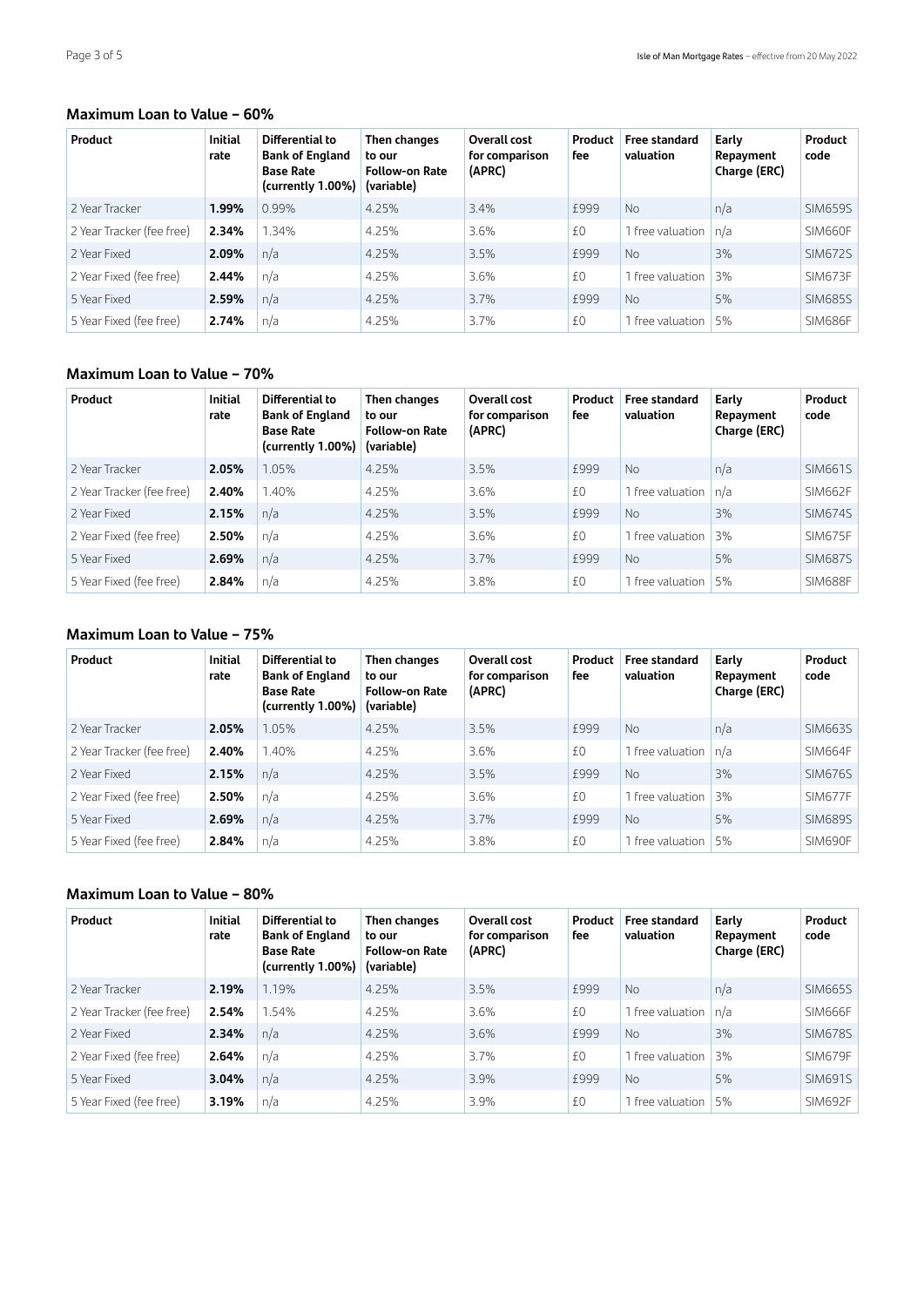# **Maximum Loan to Value – 85%**

| Product                   | <b>Initial</b><br>rate | Differential to<br><b>Bank of England</b><br><b>Base Rate</b><br>(currently 1.00%) | Then changes<br>to our<br><b>Follow-on Rate</b><br>(variable) | Overall cost<br>for comparison<br>(APRC) | Product<br>fee | Free standard<br>valuation | Early<br>Repayment<br>Charge (ERC) | Product<br>code |
|---------------------------|------------------------|------------------------------------------------------------------------------------|---------------------------------------------------------------|------------------------------------------|----------------|----------------------------|------------------------------------|-----------------|
| 2 Year Tracker            | 2.35%                  | 1.35%                                                                              | 4.25%                                                         | 3.6%                                     | £999           | No.                        | n/a                                | <b>SIM667S</b>  |
| 2 Year Tracker (fee free) | 2.70%                  | 1.70%                                                                              | 4.25%                                                         | 3.7%                                     | £0             | 1 free valuation           | n/a                                | <b>SIM668F</b>  |
| 2 Year Fixed              | 2.45%                  | n/a                                                                                | 4.25%                                                         | 3.6%                                     | £999           | N <sub>0</sub>             | 3%                                 | <b>SIM680S</b>  |
| 2 Year Fixed (fee free)   | 2.80%                  | n/a                                                                                | 4.25%                                                         | 3.7%                                     | £0             | 1 free valuation           | 3%                                 | <b>SIM681F</b>  |
| 5 Year Fixed              | 3.14%                  | n/a                                                                                | 4.25%                                                         | 3.9%                                     | £999           | <b>No</b>                  | 5%                                 | <b>SIM693S</b>  |
| 5 Year Fixed (fee free)   | 3.29%                  | n/a                                                                                | 4.25%                                                         | 3.9%                                     | £0             | 1 free valuation           | 5%                                 | SIM694F         |

# **Maximum Loan to Value – 90%**

| Product                   | <b>Initial</b><br>rate | Differential to<br><b>Bank of England</b><br><b>Base Rate</b><br>(currently 1.00%) | Then changes<br>to our<br><b>Follow-on Rate</b><br>(variable) | Overall cost<br>for comparison<br>(APRC) | Product<br>fee | <b>Free standard</b><br>valuation | Early<br>Repayment<br>Charge (ERC) | Product<br>code |
|---------------------------|------------------------|------------------------------------------------------------------------------------|---------------------------------------------------------------|------------------------------------------|----------------|-----------------------------------|------------------------------------|-----------------|
| 2 Year Tracker            | 2.64%                  | 1.64%                                                                              | 4.25%                                                         | 3.7%                                     | £999           | No.                               | n/a                                | <b>SIM669S</b>  |
| 2 Year Tracker (fee free) | 3.00%                  | 2.00%                                                                              | 4.25%                                                         | 3.8%                                     | £0             | 1 free valuation                  | n/a                                | SIM670F         |
| 2 Year Fixed              | 2.79%                  | n/a                                                                                | 4.25%                                                         | 3.8%                                     | £999           | N <sub>0</sub>                    | 3%                                 | <b>SIM682S</b>  |
| 2 Year Fixed (fee free)   | 3.14%                  | n/a                                                                                | 4.25%                                                         | 3.9%                                     | £0             | 1 free valuation                  | 3%                                 | SIM683F         |
| 5 Year Fixed              | 3.39%                  | n/a                                                                                | 4.25%                                                         | 4.0%                                     | £999           | N <sub>0</sub>                    | 5%                                 | <b>SIM695S</b>  |
| 5 Year Fixed (fee free)   | 3.49%                  | n/a                                                                                | 4.25%                                                         | 4.0%                                     | £0             | 1 free valuation                  | 5%                                 | SIM696F         |

# **Maximum Loan to Value – 95%**

95% pricing is indicative and subject to underwriting. Maximum loan is £750,000.

| Product                   | <b>Initial</b><br>rate | Differential to<br><b>Bank of England</b><br><b>Base Rate</b><br>(currently $1.00\%$ ) | Then changes<br>to our<br><b>Follow-on Rate</b><br>(variable) | Overall cost<br>for comparison<br>(APRC) | Product<br>fee | <b>Free standard</b><br>valuation | Early<br>Repayment<br>Charge (ERC) | Product<br>code |
|---------------------------|------------------------|----------------------------------------------------------------------------------------|---------------------------------------------------------------|------------------------------------------|----------------|-----------------------------------|------------------------------------|-----------------|
| 2 Year Tracker (fee free) | 4.14%                  | 3.14%                                                                                  | 4.25%                                                         | 4.3%                                     | £0             | 1 free valuation $ n/a $          |                                    | SIM671F         |
| 2 Year Fixed (fee free)   | 4.44%                  | n/a                                                                                    | 4.25%                                                         | 4.4%                                     | £0             | I free valuation                  | 3%                                 | SIM684F         |
| 5 Year Fixed (fee free)   | 4.89%                  | n/a                                                                                    | 4.25%                                                         | 4.6%                                     | £0             | 1 free valuation 15%              |                                    | SIM697F         |